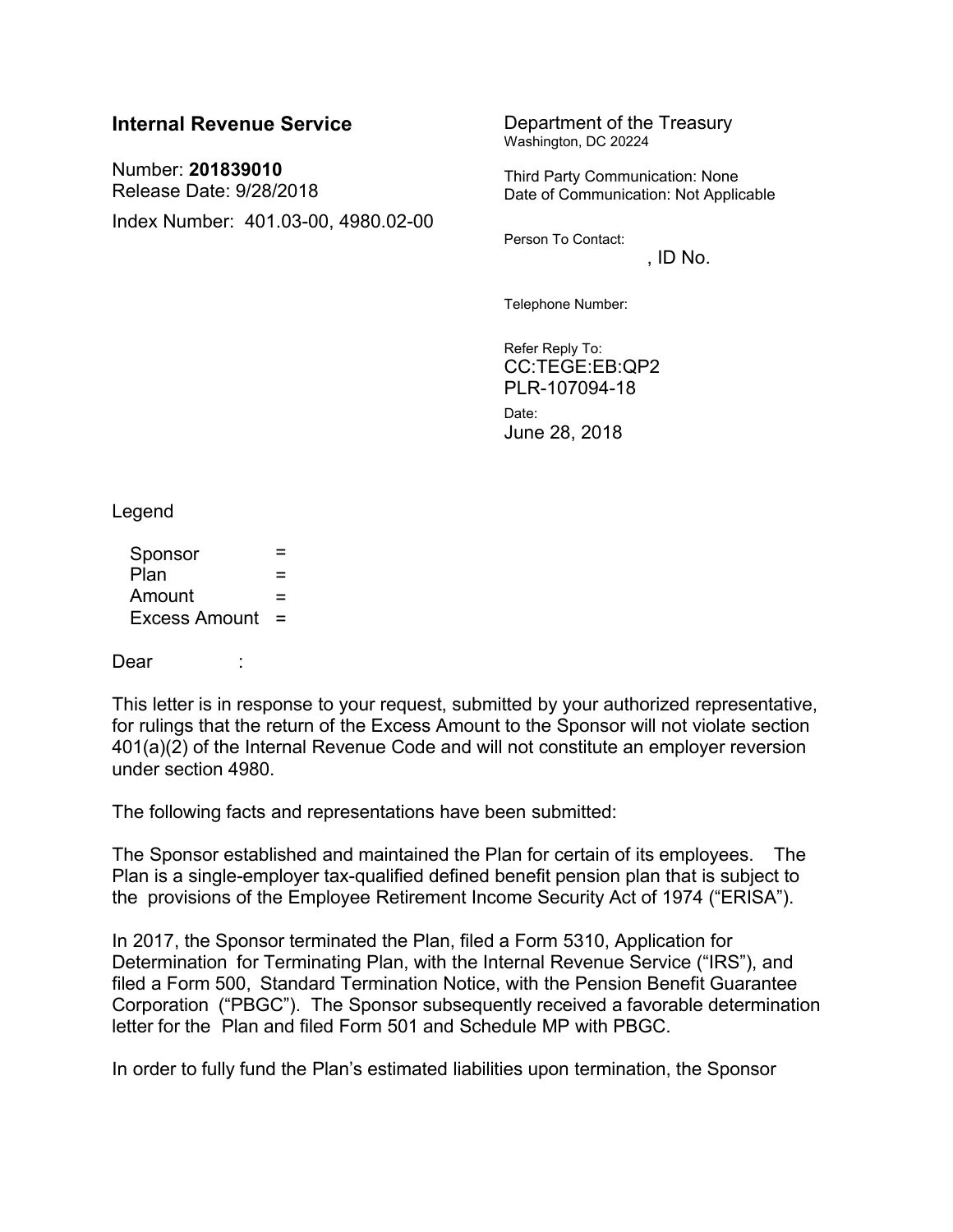contributed Amount to cover the unfunded cost of a group annuity contract (the Contract) for the Plan participants and beneficiaries. After the Contract was purchased, it was determined that the Plan had overpaid because a number of annuitants covered by the Contract were no longer living. The amount of this overpayment (the Excess Amount) was returned to the Plan and will be returned to the Sponsor.

Section 7.2 of the Plan permits the Sponsor to request the return of "a contribution which was made by mistake of fact . . . within one (1) year after the payment of the contribution . . ."

Section 12.1(b) of the Plan provides that, "if all liabilities with respect to Participants and Beneficiaries under the Plan have been satisfied and there remains a balance in the Trust due to erroneous actuarial computation, such balance, if any, shall be returned to the Employer."

Based on the above facts and representations, you, through your authorized representative, requested the following rulings:

- (1) That the return of the Excess Amount to the Sponsor will not violate section  $401(a)(2)$ ; and
- (2) That the return of the Excess Amount to the Sponsor will not constitute an employer reversion under section 4980.

Law

Section 1.401-2(b)(1) of the Income Tax Regulations provides that the intent and purpose of the phrase "prior to the satisfaction of all liabilities with respect to employees and their beneficiaries under the trust" in section 401(a)(2) is to permit an employer to reserve the right to recover at the termination of the trust, and only at such termination, any balance remaining in the trust which is due to erroneous actuarial computations during the previous life of the trust. A balance due to an erroneous actuarial computation is the surplus arising because actual requirements differ from the expected requirements even though the latter were based upon previous actuarial valuations of liabilities or determinations of costs of providing pension benefits under the plan and were made by a person competent to make such determinations in accordance with reasonable assumptions and correct procedures related to the method of funding.

Section 4980(a) provides for a tax of 20 percent on the amount of any employer reversion from a qualified plan. Section 4980(d) provides for an increase in that tax for failure to establish a replacement plan or increase benefits.

Section 4980(c)(2)(A) defines the term employer reversion to mean the amount of cash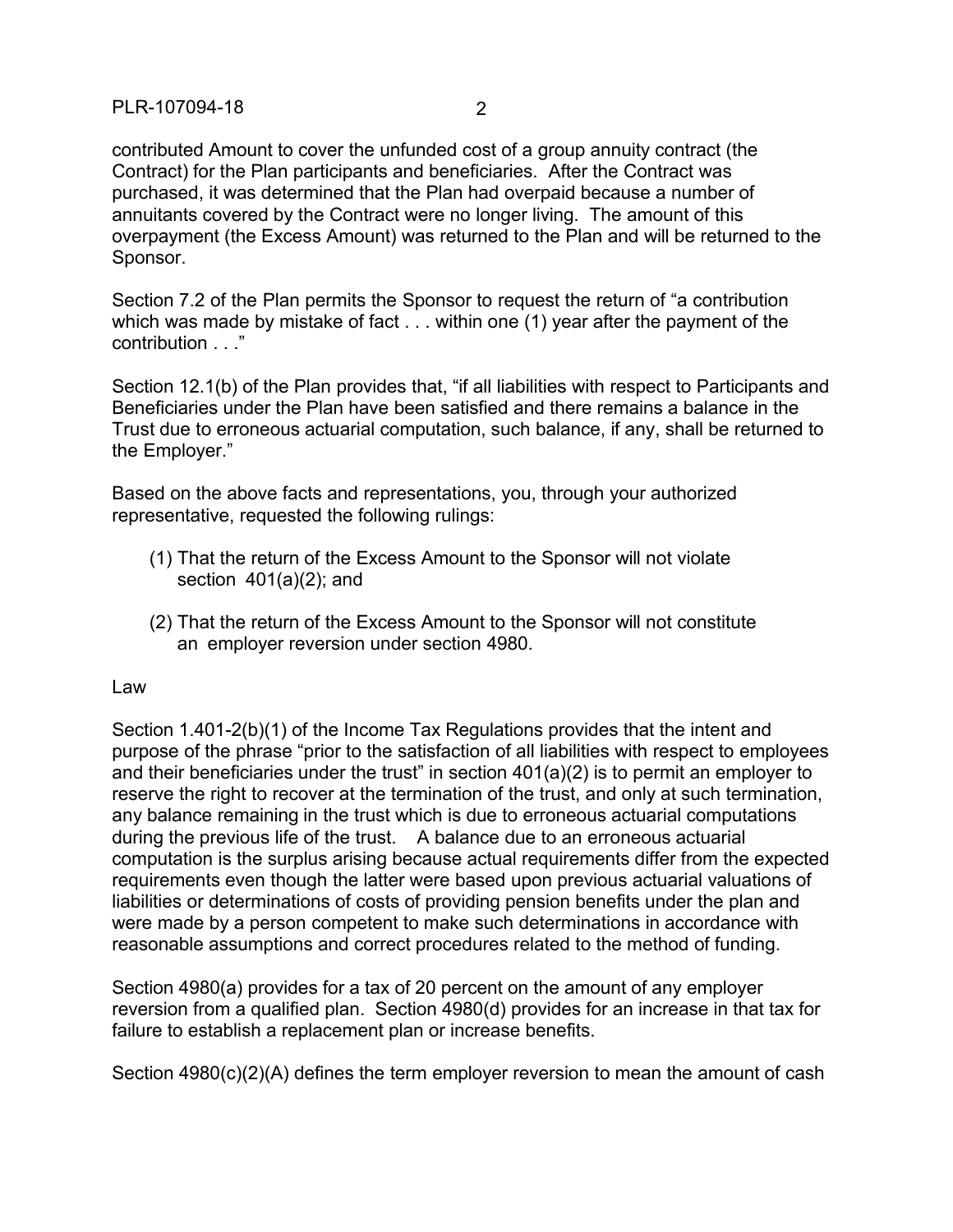and the fair market value of other property received (directly or indirectly) by an employer from the qualified plan.

In relevant part and with respect to plans that are not multiemployer plans, section 4980(c)(2)(B) provides that the term employer reversion shall not include any distribution to the employer allowable under section 401(a)(2) by reason of mistake of fact.

Section 403(c)(2)(A) of ERISA, for which there is no parallel provision in the Code, provides that a contribution which is made by an employer by a mistake of fact may be returned to the employer within one year after payment of the contribution.

Revenue Ruling 91-4, 1991-1 CB 57, provides that a qualified plan may contain a provision authorizing return of employer contributions made because of a mistake of fact as provided in section 403(c)(2)(A) of ERISA.

## Analysis

Because of the mistaken belief about the number of participants and beneficiaries that remained alive at the time, the Sponsor contributed an amount to the Plan that was in excess of what should have been necessary to fund the purchase of the Contract. This mistaken belief was a mistake of fact as contemplated in section  $4980(c)(2)(B)(ii)(II)$  and section  $403(c)(2)(A)$  of ERISA, and resulted in erroneous actuarial calculations under section 1.401-2(b)(1). Accordingly, the return of the Excess Amount will not violate section 401(a)(2) or constitute an employer reversion under section  $4980(c)(2)(B)$ .

## **Rulings**

Thus, with respect to your ruling requests, we conclude as follows:

1. That the return of the Excess Amount to the Sponsor will not violate section 401(a)(2); and

2. That the return of the Excess Amount to the Sponsor will not constitute an employer reversion under section 4980.

The rulings contained in this letter are based upon information and representations submitted by the taxpayer and accompanied by a penalty of perjury statement executed by an appropriate party, as specified in Rev. Proc. 2018-1, 2018-1 I.R.B. 1, section 7.01(16)(b). This office has not verified any of the material submitted in support of the request for ruling, and such material is subject to verification on examination. The Associate office will revoke or modify a letter ruling and apply the revocation retroactively if there has been a misstatement or omission of controlling